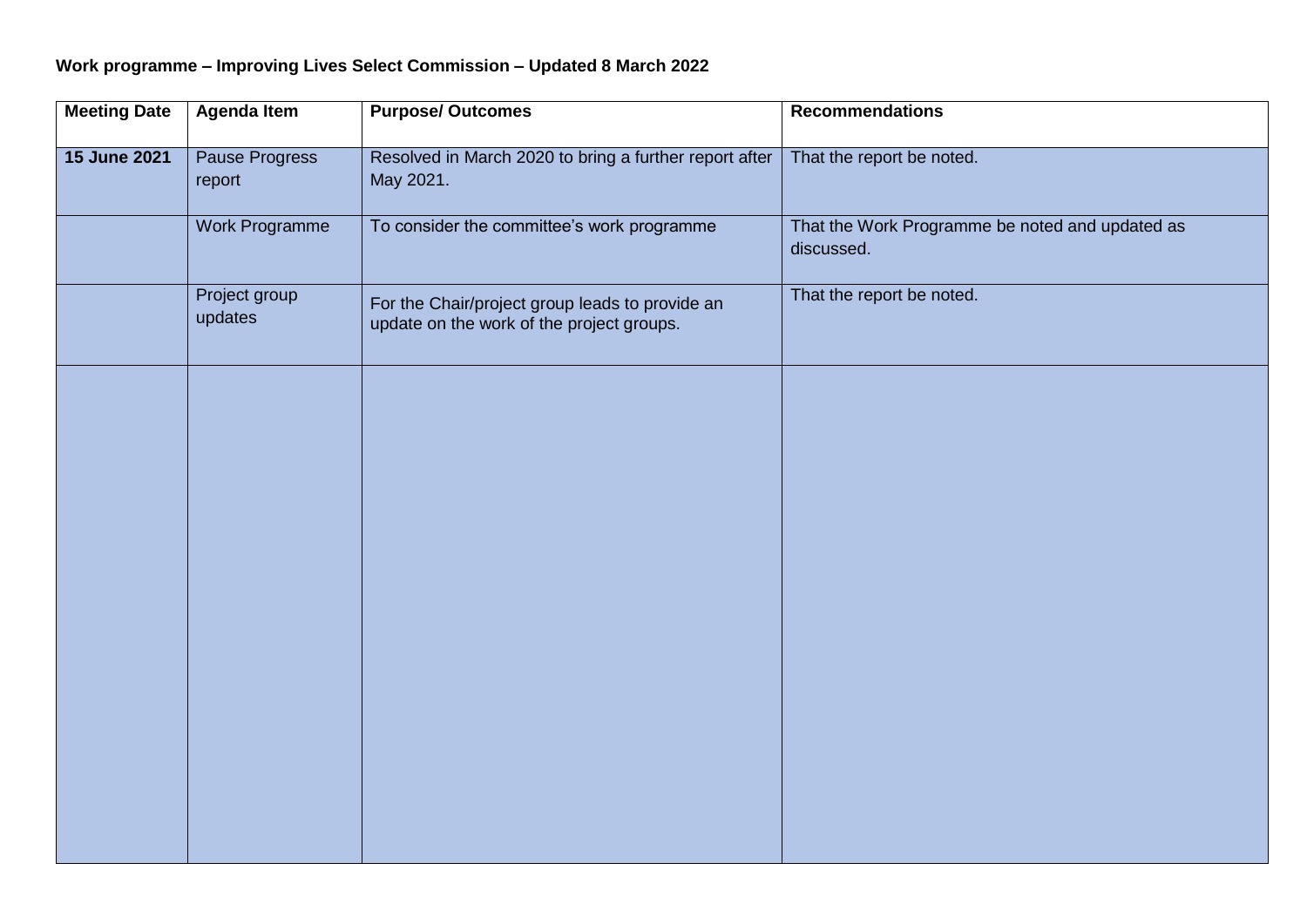| 27 July 2021 | <b>Adult Safeguarding</b> | Resolved at January 2021 meeting.                                                                                                                                                                                                                                                                                                                                                                                                                                           | 1. That the report be noted.                                                                                                                                                                                                                                                                                                                                                                                                                                                                                                                                                                                                                                                                           |
|--------------|---------------------------|-----------------------------------------------------------------------------------------------------------------------------------------------------------------------------------------------------------------------------------------------------------------------------------------------------------------------------------------------------------------------------------------------------------------------------------------------------------------------------|--------------------------------------------------------------------------------------------------------------------------------------------------------------------------------------------------------------------------------------------------------------------------------------------------------------------------------------------------------------------------------------------------------------------------------------------------------------------------------------------------------------------------------------------------------------------------------------------------------------------------------------------------------------------------------------------------------|
|              |                           | 1. That the Independent Chair of the Rotherham<br>Safeguarding Adult's Board attends the July<br>2021 meeting of the Improving Lives Select<br>Commission to present a report on how the<br>Board is working to identify and support<br>hidden female victims of violence.<br>2. That the report presented at the July 2021<br>meeting of the Improving Lives Select<br>Commission also includes an analysis of<br>cases that resulted in no further action being<br>taken. | 2. That members of the Improving Lives Select<br>Commission be further consulted on the development<br>of the revised Domestic Abuse Strategy.<br>3. That further information on the number of incidents and<br>their outcomes related to female genital mutilation and<br>so called "honour based" violence be circulated to<br>members of the Improving Lives Select Commission.<br>4. That further information on work conducted with<br>perpetrators of domestic abuse be circulated to<br>members of the Improving Lives Select Commission.<br>5. That consideration be given to providing all elected<br>members the opportunity to access an appropriate<br>training session on domestic abuse. |
|              | <b>Work Programme</b>     | To consider the committee's work programme.                                                                                                                                                                                                                                                                                                                                                                                                                                 | That the work programme be approved                                                                                                                                                                                                                                                                                                                                                                                                                                                                                                                                                                                                                                                                    |
|              | Project group<br>updates  | For the Chair/project group leads to provide an<br>update on the work of the project groups.                                                                                                                                                                                                                                                                                                                                                                                | That the report be noted.                                                                                                                                                                                                                                                                                                                                                                                                                                                                                                                                                                                                                                                                              |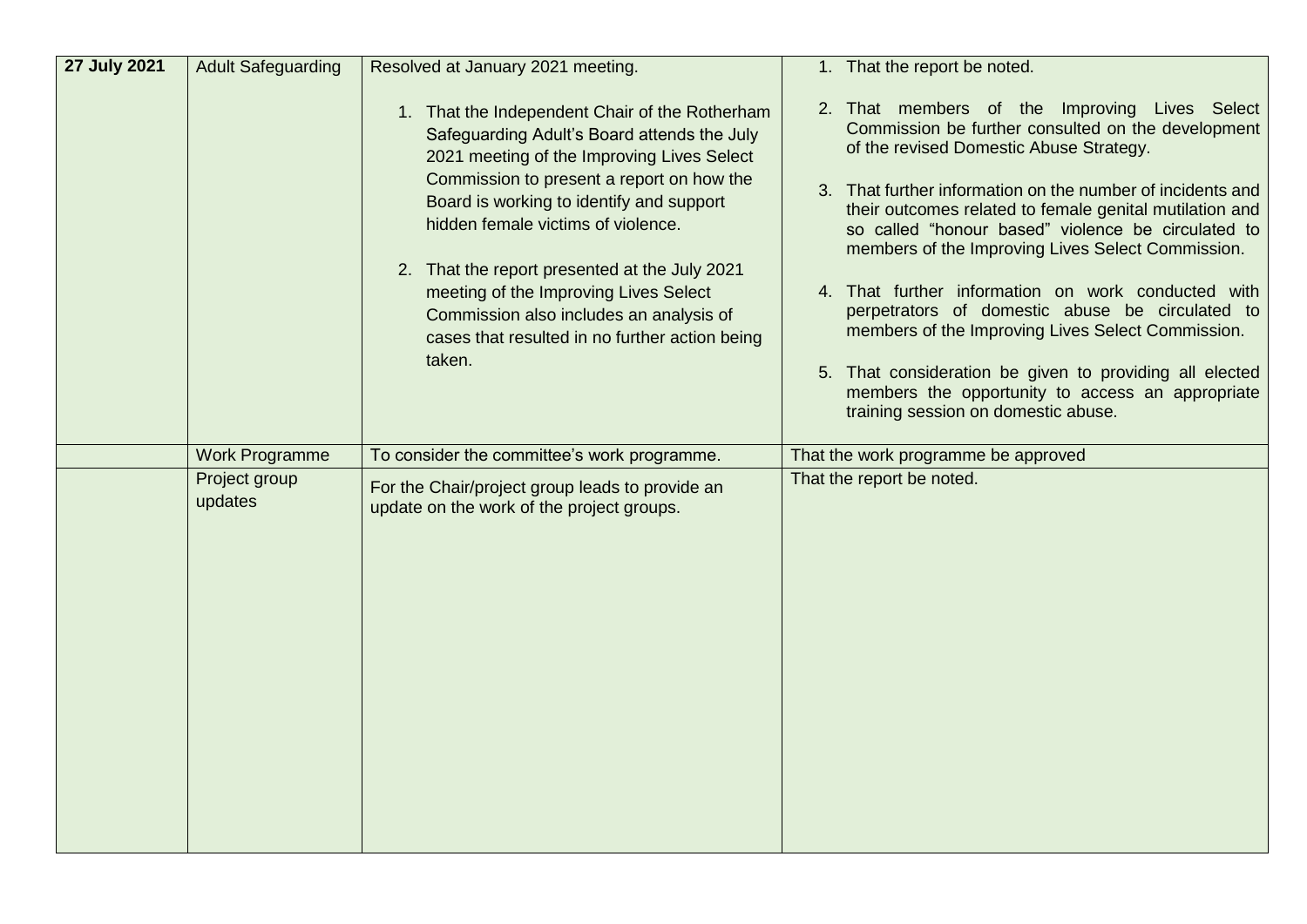| 21 September | <b>YOT Improvement</b>                 | Resolved at January 2021 meeting to receive a                                                | 1. That the report be noted.                                                                                                                                                                                                                                               |
|--------------|----------------------------------------|----------------------------------------------------------------------------------------------|----------------------------------------------------------------------------------------------------------------------------------------------------------------------------------------------------------------------------------------------------------------------------|
| 2021         | Plan                                   | progress update.                                                                             |                                                                                                                                                                                                                                                                            |
|              |                                        |                                                                                              | 2. That a further report be brought to the March 2022<br>meeting of the Improving Lives Select Commission to<br>provide a progress report on the implementation of the<br><b>YOT Inspection Action Plan.</b>                                                               |
|              |                                        |                                                                                              | 3. That a briefing for members of the Improving Lives<br>Select Commission be arranged in order to provide an<br>overview of the work of the YOT and to detail how it has<br>positively impacted on the lives of the children and<br>young people that it has worked with. |
|              | <b>One Adoption South</b><br>Yorkshire | To scrutinise how the new arrangements are<br>working.                                       | 1. That the report be noted.                                                                                                                                                                                                                                               |
|              |                                        |                                                                                              | 2. That a report on the performance of the One Adoption<br>South Yorkshire regional adoption agency be brought<br>to the September 2022 meeting of the Improving Lives<br>Select Commission.                                                                               |
|              |                                        |                                                                                              | 3. That consideration be given to how all elected<br>members can be involved in promoting the work of<br>One Adoption South Yorkshire in their wards and in<br>encouraging potential adoptive parents to come<br>forward.                                                  |
|              | Food<br>Poverty/Holiday                | To receive a report on previous activities and plans<br>for the future.                      | 1. That the report be noted.                                                                                                                                                                                                                                               |
|              | <b>Activity Programme</b>              |                                                                                              | 2. That the information collated regarding attendance<br>and uptake around the programme of activities<br>delivered via the Holiday Activities Fund Grant be<br>circulated to the members of the Improving Lives<br>Select Commission as soon as it is available.          |
|              | <b>Work Programme</b>                  | To consider the committee's work programme.                                                  | That the work programme be approved                                                                                                                                                                                                                                        |
|              | Project group<br>updates               | For the Chair/project group leads to provide an<br>update on the work of the project groups. | That the report be noted.                                                                                                                                                                                                                                                  |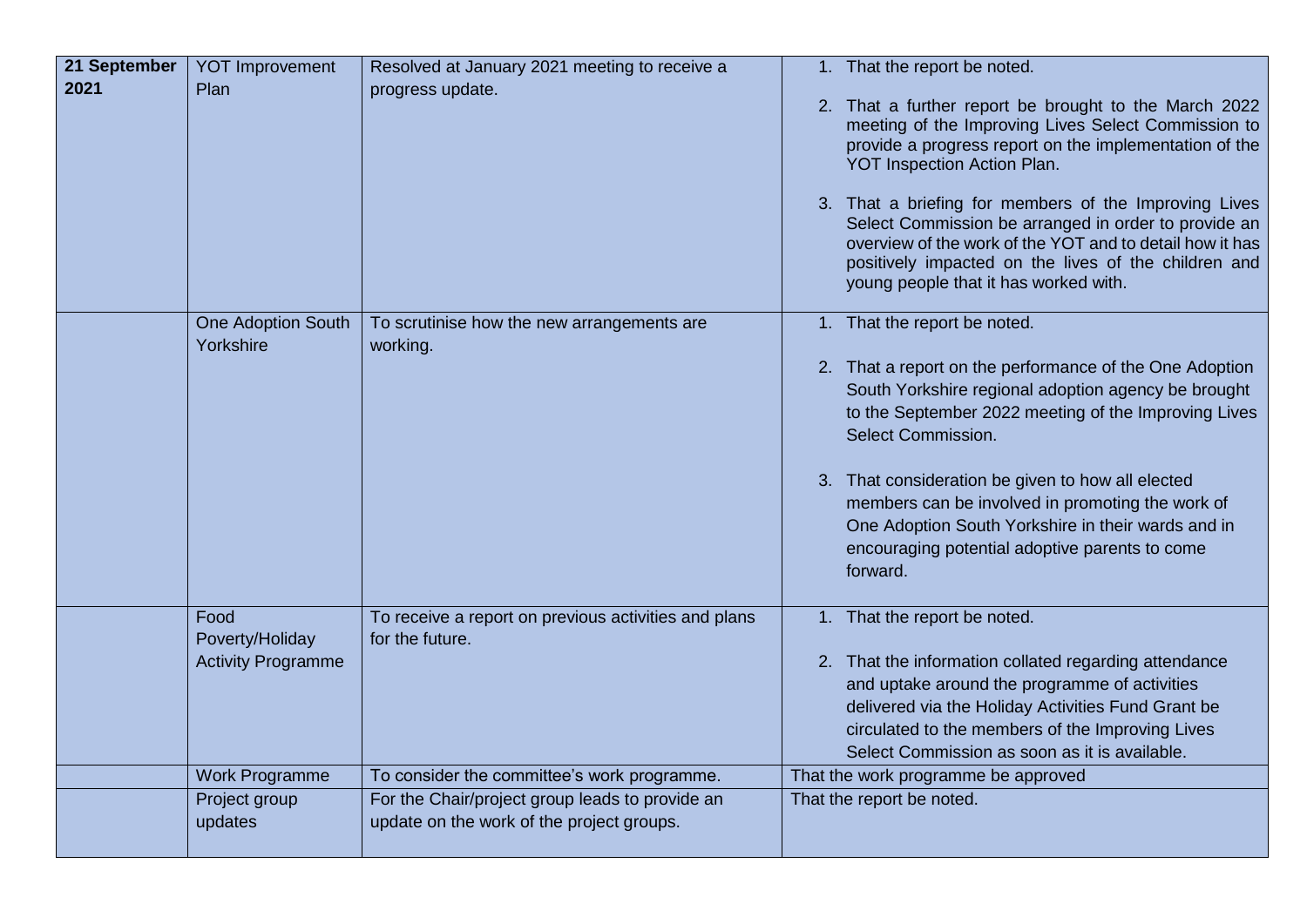| 5 October | <b>Adult Safeguarding</b> | Follow up report on Adult Safeguarding issues. | 1. That the report be noted.                                                          |
|-----------|---------------------------|------------------------------------------------|---------------------------------------------------------------------------------------|
| 2021      |                           |                                                |                                                                                       |
|           |                           |                                                | 2. That a further report regarding Adult Safeguarding,                                |
|           |                           |                                                | with a focus on the approach and activity being carried                               |
|           |                           |                                                | out in Rotherham, be brought to the April 2022                                        |
|           |                           |                                                | meeting of the Improving Lives Select Commission.                                     |
|           |                           |                                                | 3. That an all member seminar be delivered in order to                                |
|           |                           |                                                | share information and case studies on how Adult                                       |
|           |                           |                                                | Safeguarding activity in Rotherham had impacted on<br>the lives of individuals.       |
|           |                           |                                                |                                                                                       |
|           |                           |                                                | 4. That the Strategic Director of Adult Care, Housing and                             |
|           |                           |                                                | Public Health, in consultation with relevant delivery                                 |
|           |                           |                                                | partners, give consideration to how elected members                                   |
|           |                           |                                                | can work to raise awareness of Adult Safeguarding<br>issues within their communities. |
|           |                           |                                                |                                                                                       |
|           |                           |                                                |                                                                                       |
|           |                           |                                                |                                                                                       |
|           |                           |                                                |                                                                                       |
|           |                           |                                                |                                                                                       |
|           |                           |                                                |                                                                                       |
|           |                           |                                                |                                                                                       |
|           |                           |                                                |                                                                                       |
|           |                           |                                                |                                                                                       |
|           |                           |                                                |                                                                                       |
|           |                           |                                                |                                                                                       |
|           |                           |                                                |                                                                                       |
|           |                           |                                                |                                                                                       |
|           |                           |                                                |                                                                                       |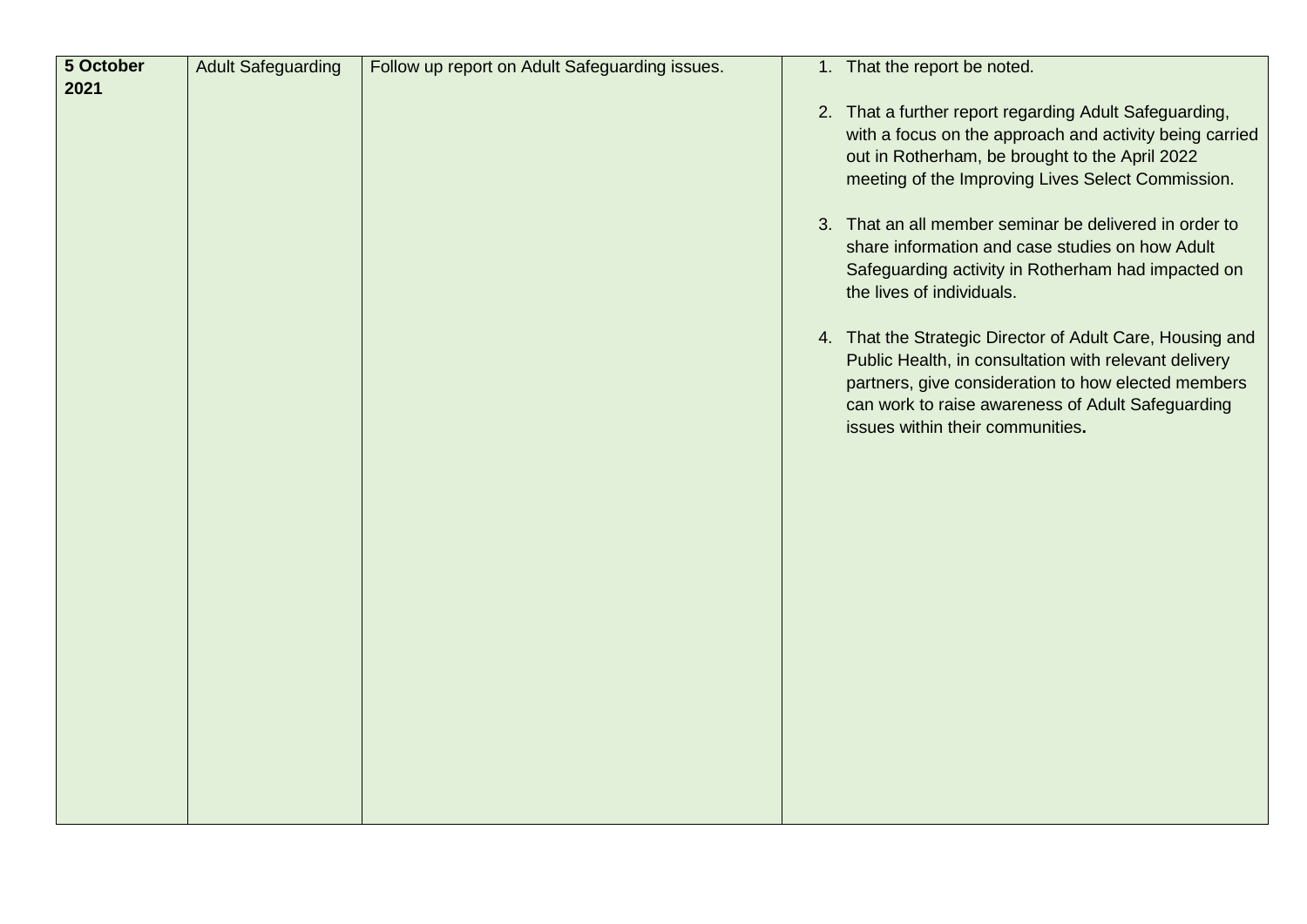| 26 October | <b>SEN</b>               | Resolved December 2020 to request an update                          |    | 1) That the report be noted.                                                                                                                                                                                                                           |
|------------|--------------------------|----------------------------------------------------------------------|----|--------------------------------------------------------------------------------------------------------------------------------------------------------------------------------------------------------------------------------------------------------|
| 2021       | Strategy/Sufficiency     |                                                                      |    |                                                                                                                                                                                                                                                        |
|            |                          | Agreed as an area of focus in July 2021 Work<br>Programming session. |    | 2) That a further progress report on the implementation<br>of Phase Three of the SEND Sufficiency and other<br>activity surrounding SEND Sufficiency in Rotherham<br>be brought to the March 2021 meeting of the<br>Improving Lives Select Commission. |
|            |                          |                                                                      |    | 3) That a written update regarding the opening of the<br>Newman Special School at the Dinnington SEND<br>Campus be circulated to members of the Improving<br>Lives Select Commission by the end of 2021.                                               |
|            |                          |                                                                      | 4) | That the Assistant Director for Education and Inclusion<br>liaises with Chair of the Improving Lives Select<br>Commission to arrange visits for members of the<br>Commission to the Newman Special School at the<br>Dinnington SEND Campus.            |
|            |                          |                                                                      |    | 5) That a briefing be provided to the members of the<br>Improving Lives Select Commission on the written<br>statement of action drafted in response to Ofsted/CQC<br>SEND Local Area Inspection once it is available.                                  |
|            | <b>Children's Mental</b> | Agreed as an area of focus in July 2021 Work                         | 1) | That the report be noted.                                                                                                                                                                                                                              |
|            | <b>Health</b>            | Programming session.                                                 |    | 2) That information on the Mental Health Trailblazer pilot<br>scheme be circulated to members of the Improving<br>Lives Select Commission.<br>3) That the Chair of the Improving Lives Select                                                          |
|            |                          |                                                                      |    | Commission liaises with the Chair of the Health Select<br>Commission regarding a joint piece of scrutiny work<br>regarding children and young people's mental health<br>issues and services in Rotherham.                                              |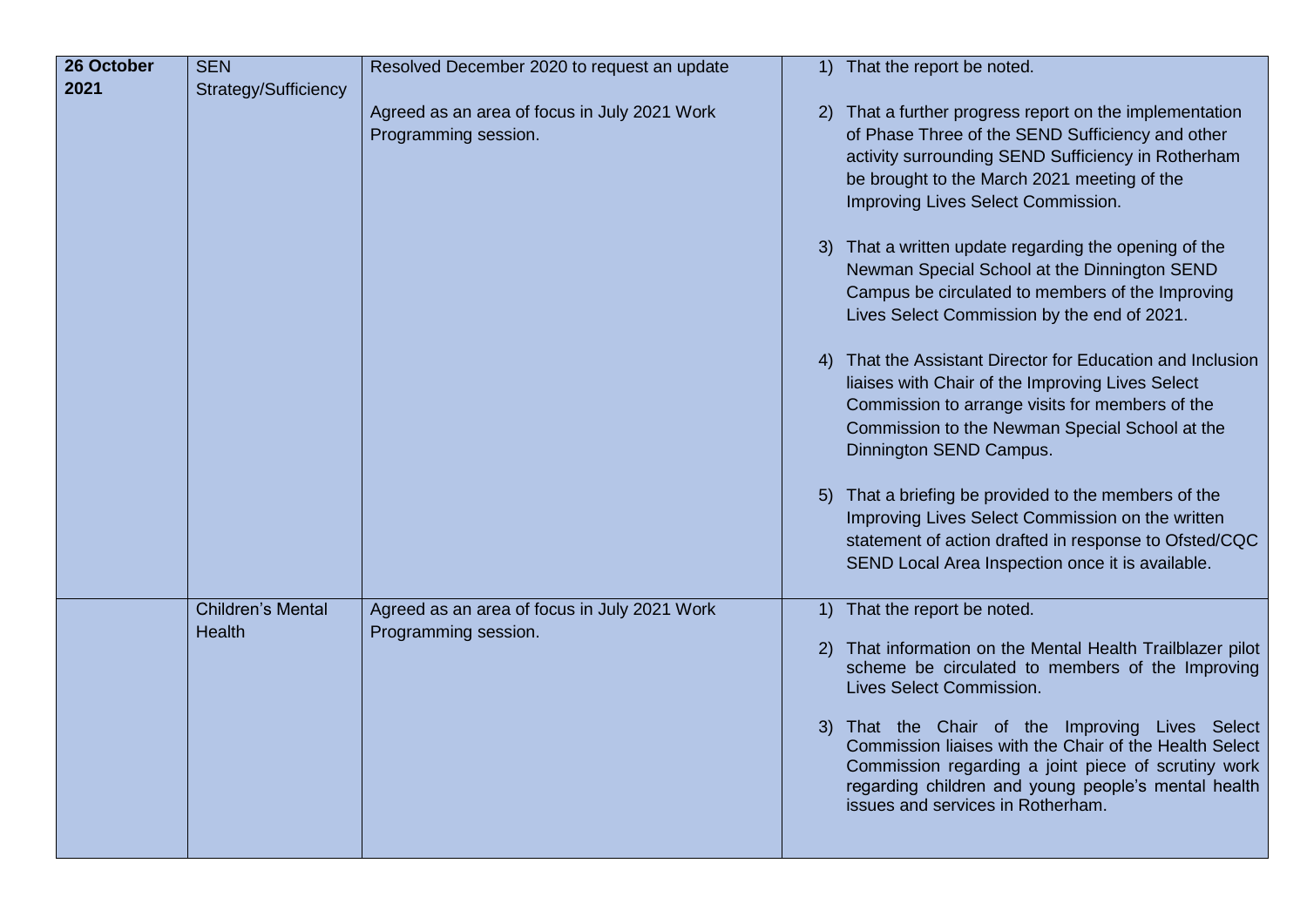|  | Work Programme           | To consider the committee's work programme.                                                  | That the Work Programme be approved. |
|--|--------------------------|----------------------------------------------------------------------------------------------|--------------------------------------|
|  | Project group<br>updates | For the Chair/project group leads to provide an<br>update on the work of the project groups. | That the update be noted.            |
|  |                          |                                                                                              |                                      |
|  |                          |                                                                                              |                                      |
|  |                          |                                                                                              |                                      |
|  |                          |                                                                                              |                                      |
|  |                          |                                                                                              |                                      |
|  |                          |                                                                                              |                                      |
|  |                          |                                                                                              |                                      |
|  |                          |                                                                                              |                                      |
|  |                          |                                                                                              |                                      |
|  |                          |                                                                                              |                                      |
|  |                          |                                                                                              |                                      |
|  |                          |                                                                                              |                                      |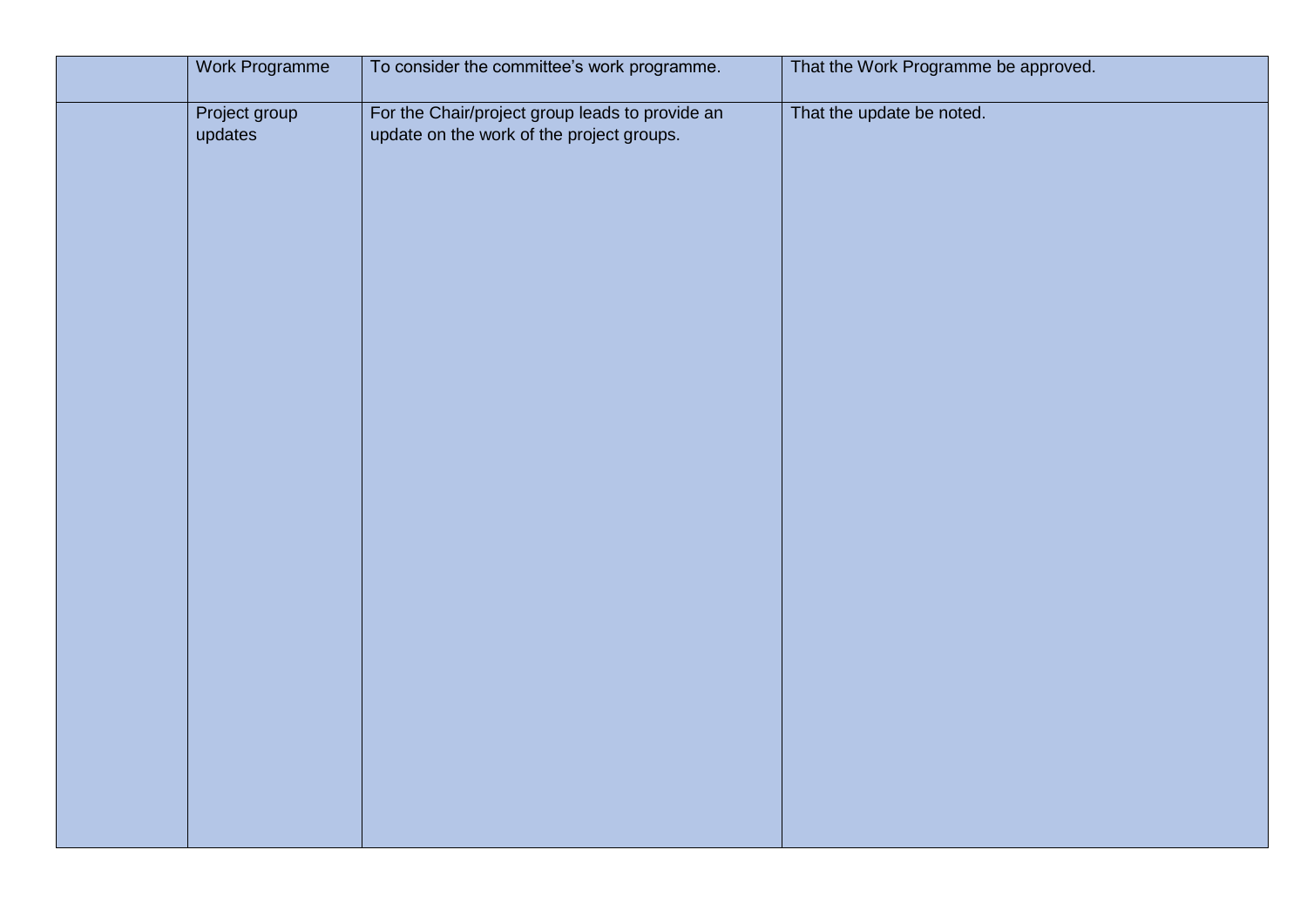| 22 December | <b>Education Recovery</b> | Agreed as an area of focus in July 2021 Work                             |    | 1. That the report be noted.                                                                                                                                                                                                                                                                                                                          |
|-------------|---------------------------|--------------------------------------------------------------------------|----|-------------------------------------------------------------------------------------------------------------------------------------------------------------------------------------------------------------------------------------------------------------------------------------------------------------------------------------------------------|
| 2021        | (including Elective       | Programming session.                                                     |    |                                                                                                                                                                                                                                                                                                                                                       |
|             | Home Education)           |                                                                          |    | 2. That information detailing the results of the phonics                                                                                                                                                                                                                                                                                              |
|             |                           |                                                                          |    | testing carried out with Year 2 children across the                                                                                                                                                                                                                                                                                                   |
|             |                           |                                                                          |    | Borough be circulated to members of the Improving                                                                                                                                                                                                                                                                                                     |
|             |                           |                                                                          |    | Lives Select Commission once available.                                                                                                                                                                                                                                                                                                               |
|             |                           |                                                                          |    | 3. That a briefing note be circulated to members of the<br>Improving Lives Select Commission on the impact of<br>the revised Elective Home Education Policy.                                                                                                                                                                                          |
|             | Post-CSE Support          | To receive the report from the sub-group of ILSC on<br>Post-CSE Support. |    | 1) That the report be noted, and the following<br>recommendations be submitted to OSMB and Cabinet<br>for approval: -                                                                                                                                                                                                                                 |
|             |                           |                                                                          |    | a) That post-CSE services are transferred to the Adult<br>Social Care, Housing and Public Health directorate to<br>enable the greater integration and coordination of<br>support pathways that are available to adult victims of<br>trauma as children.                                                                                               |
|             |                           |                                                                          |    | b) That further work is undertaken with relevant partners<br>and survivors to improve the ways in which survivors'<br>voices are captured to inform future reviews of post-<br>abuse services (for example drawing on the research<br>from Sheffield Hallam University, the development of<br>voice and influence groups or other survivor's forums). |
|             |                           |                                                                          | C) | That consideration is given to appropriate governance<br>arrangements to enable elected members to provide a<br>steer on the activity that is taking place within the<br>Borough to stop CSE/CCE and support survivors.                                                                                                                               |
|             |                           |                                                                          |    | d) That the Improving Lives Select Commission continue<br>to monitor the provision of post-abuse support to<br>survivors of CSE.                                                                                                                                                                                                                      |
|             |                           |                                                                          |    | e) In relation to recommendations c) and d), that<br>consideration is given how survivors' voices to inform<br>these processes.                                                                                                                                                                                                                       |
|             |                           |                                                                          | f  | To emphasise the shared responsibility of all elected<br>members, that an annual training event/workshop is<br>delivered. This is to ensure that all elected members<br>are kept up to date with the activity within the Borough                                                                                                                      |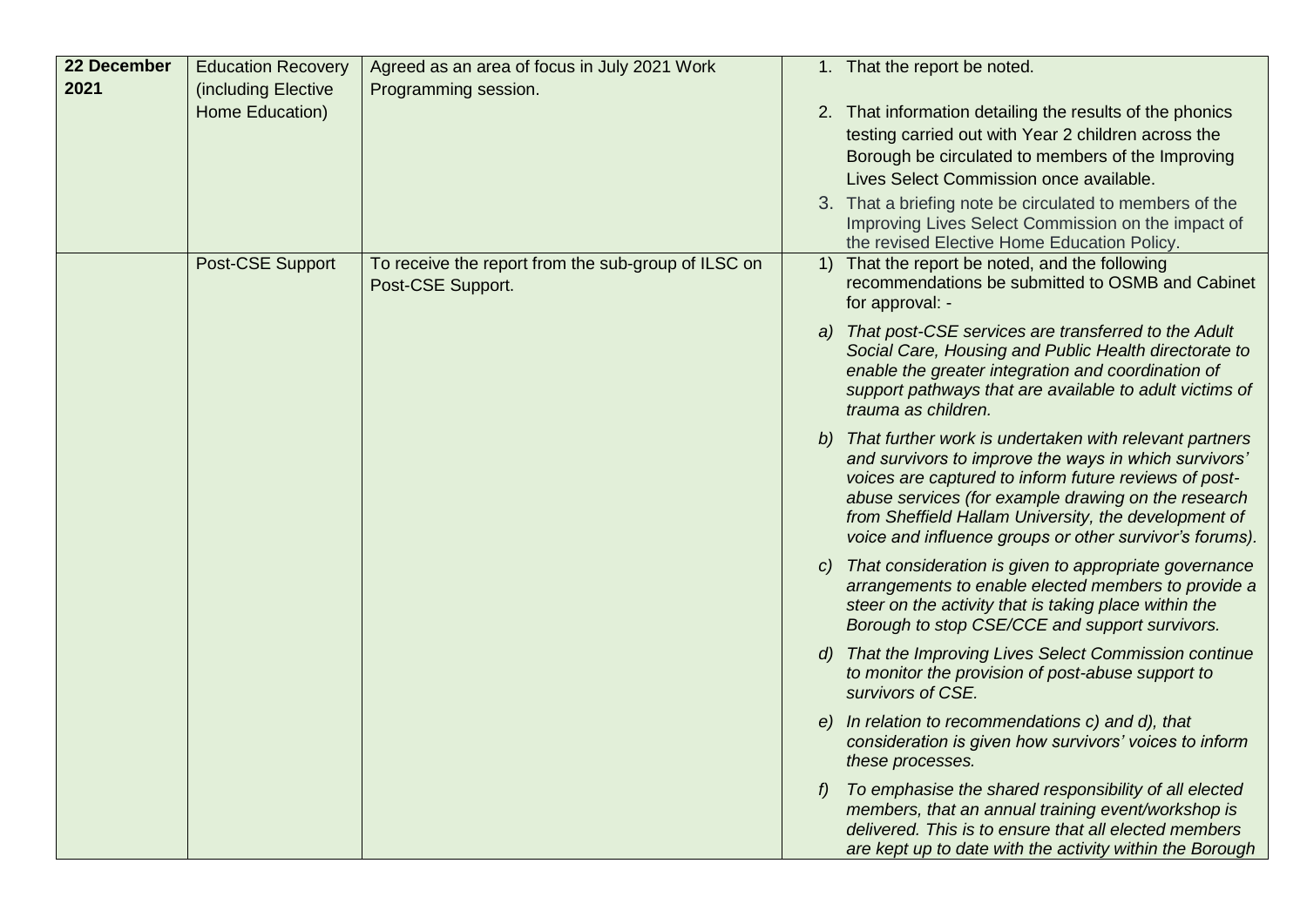|                       |                                             | to protect young people from being at risk of harm<br>from CSE/CCE and support adult survivors to move<br>forwards in their lives.                                                                                                                           |
|-----------------------|---------------------------------------------|--------------------------------------------------------------------------------------------------------------------------------------------------------------------------------------------------------------------------------------------------------------|
|                       |                                             | g) That the relevant Strategic Directors explore options<br>for sharing best practice with other local authorities in<br>the Yorkshire and Humber Region.                                                                                                    |
|                       |                                             | h) Drawing on the good practice from Durham County<br>Council, that consideration is given is given to the<br>language used in the provision of post-CSE support to<br>ensure that it is positive and inclusive of the needs of<br>those accessing services. |
|                       |                                             | 2) That the response of Cabinet to the recommendations<br>be reported back to Council within two calendar<br>months of its submission.                                                                                                                       |
| <b>Work Programme</b> | To consider the committee's work programme. | That the Work Programme be approved.                                                                                                                                                                                                                         |
|                       |                                             |                                                                                                                                                                                                                                                              |
|                       |                                             |                                                                                                                                                                                                                                                              |
|                       |                                             |                                                                                                                                                                                                                                                              |
|                       |                                             |                                                                                                                                                                                                                                                              |
|                       |                                             |                                                                                                                                                                                                                                                              |
|                       |                                             |                                                                                                                                                                                                                                                              |
|                       |                                             |                                                                                                                                                                                                                                                              |
|                       |                                             |                                                                                                                                                                                                                                                              |
|                       |                                             |                                                                                                                                                                                                                                                              |
|                       |                                             |                                                                                                                                                                                                                                                              |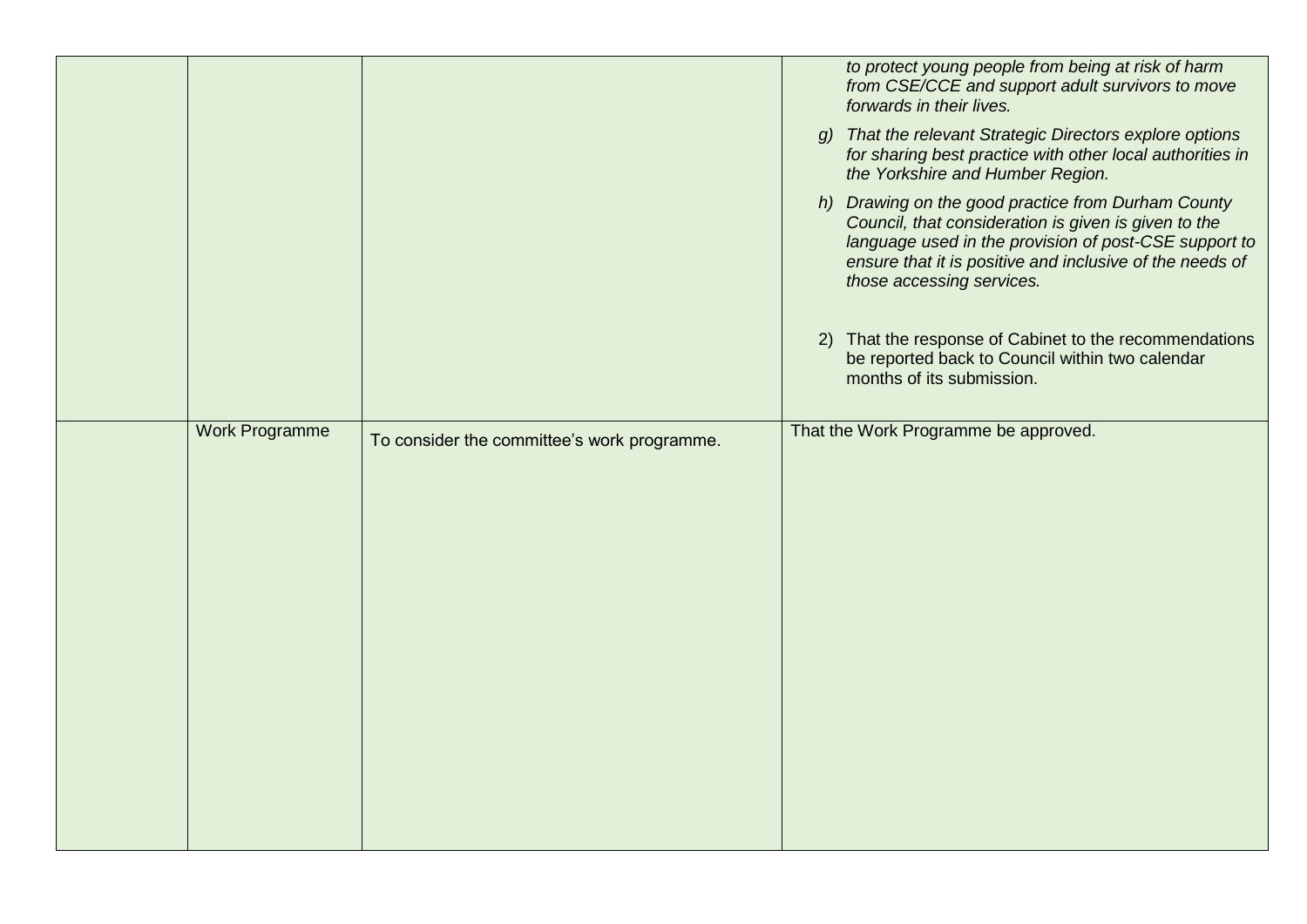| 25 January | <b>Adult Safeguarding</b> |                                                                                              |    | 1) That the report be noted.                                                                                                                                                                                                                                                                            |
|------------|---------------------------|----------------------------------------------------------------------------------------------|----|---------------------------------------------------------------------------------------------------------------------------------------------------------------------------------------------------------------------------------------------------------------------------------------------------------|
| 2022       | <b>Annual Report</b>      | To receive and consider the annual report.                                                   |    |                                                                                                                                                                                                                                                                                                         |
|            |                           |                                                                                              |    | 2) That the Acting Strategic Director - Adult Care,<br>Housing and Public Health, in consultation with the<br>Chair of the Improving Lives Select Commission<br>considers how performance data with regard to Adult<br>Safeguarding be shared with members of the<br>Improving Lives Select Commission. |
|            |                           |                                                                                              |    | 3) That the Independent Chair of Rotherham<br>Safeguarding attends a future meeting of the<br>Improving Lives Select Commission to present a<br>report detailing the findings of the upcoming Peer<br>Review of the Rotherham Safeguarding Board.                                                       |
|            |                           |                                                                                              | 4) | That the Independent Chair of Rotherham<br>Safeguarding attends the July 2022 meeting of the<br>Improving Lives Select Commission to present a<br>progress report on the progress being made in<br>delivering the strategic objectives of the Rotherham<br>Safeguarding Adults Board.                   |
|            |                           |                                                                                              |    | 5) That it be recommended to the Chair of the Health<br>Select Commission that consideration be given to<br>carrying out a joint piece of work on how the NHS<br>Frailty Index is used by health services in Rotherham.                                                                                 |
|            | <b>Work Programme</b>     | To consider the committee's work programme.                                                  |    | That the Work Programme be approved.                                                                                                                                                                                                                                                                    |
|            | Project group<br>updates  | For the Chair/project group leads to provide an<br>update on the work of the project groups. |    | That the update be noted.                                                                                                                                                                                                                                                                               |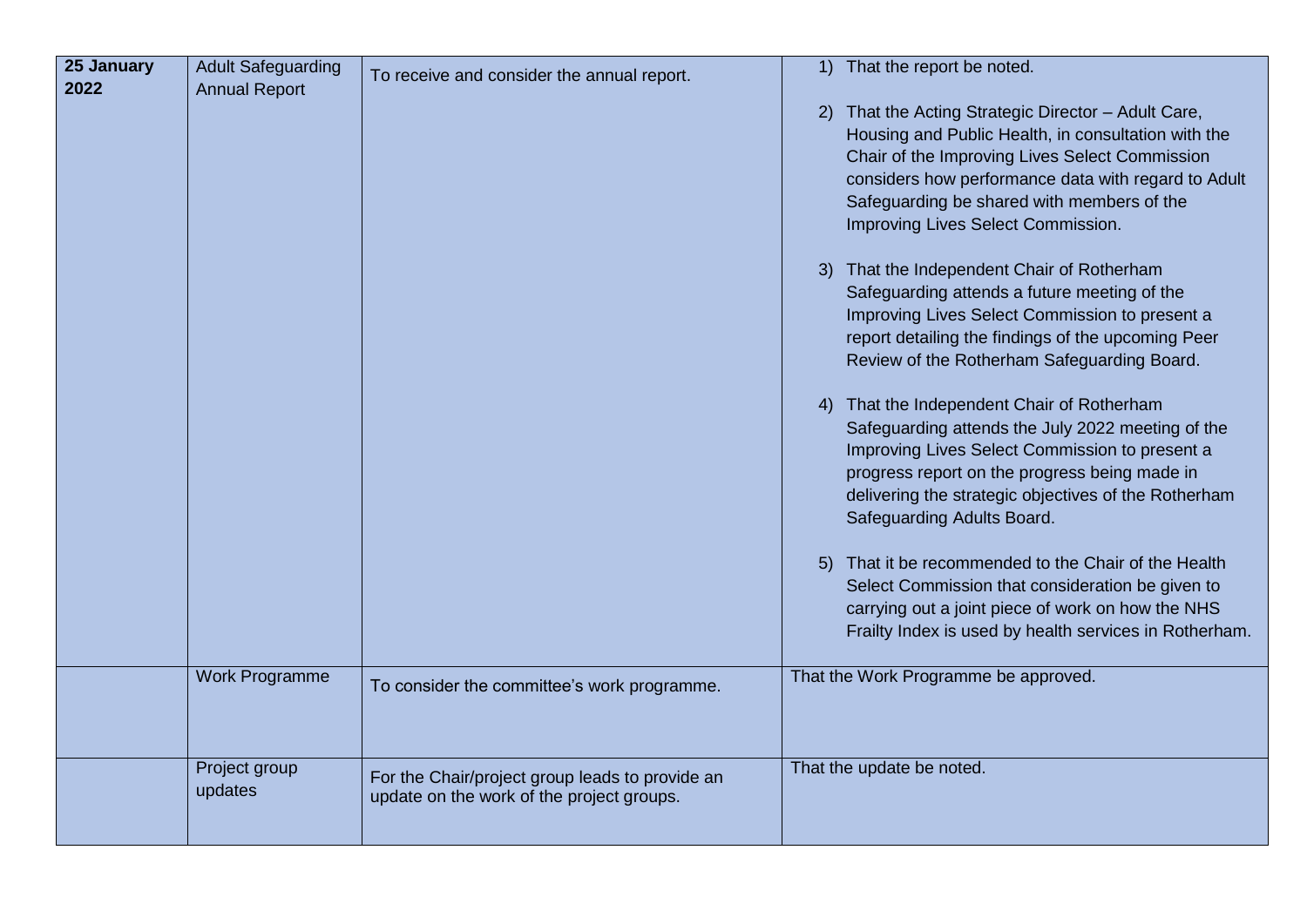| 8 March 2022 | <b>SEND Sufficiency</b>    | Resolved at the 26 October 2021 that                                                                                                                                                                                                                                                                                                                                                                                               | 1) That the report be noted.                                                                                                                                                                                                                                                                                                                                                                                                                                                                         |
|--------------|----------------------------|------------------------------------------------------------------------------------------------------------------------------------------------------------------------------------------------------------------------------------------------------------------------------------------------------------------------------------------------------------------------------------------------------------------------------------|------------------------------------------------------------------------------------------------------------------------------------------------------------------------------------------------------------------------------------------------------------------------------------------------------------------------------------------------------------------------------------------------------------------------------------------------------------------------------------------------------|
|              |                            | That a further progress report on the implementation<br>of Phase Three of the SEND Sufficiency and other<br>activity surrounding SEND Sufficiency in Rotherham<br>be brought to the March 2021 meeting of the<br>Improving Lives Select Commission.<br>To receive a report on the actions taken in response<br>to the outcomes of the SEND inspection report.<br>Representatives of the Parent and Carer's forum to<br>be invited. | 2) That a progress report on the activity surrounding the<br>delivery of the objectives contained in the action plan<br>relating to the Ofsted/ Care Quality Commission SEND<br>Local Area Inspection - Written Statement of Action, be<br>presented at the September 2022 meeting of the<br>Improving Lives Select Commission.<br>3) That a progress report on the delivery of the SEND<br>Sufficiency Strategy be presented at the March 2023<br>meeting of the Improving Lives Select Commission. |
|              | Rotherham                  | To receive and consider the annual report.                                                                                                                                                                                                                                                                                                                                                                                         | That the report be noted.<br>1)                                                                                                                                                                                                                                                                                                                                                                                                                                                                      |
|              | Children's<br>Safeguarding |                                                                                                                                                                                                                                                                                                                                                                                                                                    | 2) That a progress report on the activity of the                                                                                                                                                                                                                                                                                                                                                                                                                                                     |
|              | Partnership-               |                                                                                                                                                                                                                                                                                                                                                                                                                                    | Rotherham Safeguarding Children's Partnership                                                                                                                                                                                                                                                                                                                                                                                                                                                        |
|              | <b>Annual Report</b>       |                                                                                                                                                                                                                                                                                                                                                                                                                                    | during 2021/22 be presented at the September 2022<br>meeting of the Improving Lives Select Commission.                                                                                                                                                                                                                                                                                                                                                                                               |
|              | <b>Work Programme</b>      | To consider the committee's work programme.                                                                                                                                                                                                                                                                                                                                                                                        | That the Work Programme be approved.                                                                                                                                                                                                                                                                                                                                                                                                                                                                 |
|              |                            |                                                                                                                                                                                                                                                                                                                                                                                                                                    |                                                                                                                                                                                                                                                                                                                                                                                                                                                                                                      |
|              |                            |                                                                                                                                                                                                                                                                                                                                                                                                                                    |                                                                                                                                                                                                                                                                                                                                                                                                                                                                                                      |
|              |                            |                                                                                                                                                                                                                                                                                                                                                                                                                                    |                                                                                                                                                                                                                                                                                                                                                                                                                                                                                                      |
|              |                            |                                                                                                                                                                                                                                                                                                                                                                                                                                    |                                                                                                                                                                                                                                                                                                                                                                                                                                                                                                      |
|              |                            |                                                                                                                                                                                                                                                                                                                                                                                                                                    |                                                                                                                                                                                                                                                                                                                                                                                                                                                                                                      |
|              |                            |                                                                                                                                                                                                                                                                                                                                                                                                                                    |                                                                                                                                                                                                                                                                                                                                                                                                                                                                                                      |
|              |                            |                                                                                                                                                                                                                                                                                                                                                                                                                                    |                                                                                                                                                                                                                                                                                                                                                                                                                                                                                                      |
|              |                            |                                                                                                                                                                                                                                                                                                                                                                                                                                    |                                                                                                                                                                                                                                                                                                                                                                                                                                                                                                      |
|              |                            |                                                                                                                                                                                                                                                                                                                                                                                                                                    |                                                                                                                                                                                                                                                                                                                                                                                                                                                                                                      |
|              |                            |                                                                                                                                                                                                                                                                                                                                                                                                                                    |                                                                                                                                                                                                                                                                                                                                                                                                                                                                                                      |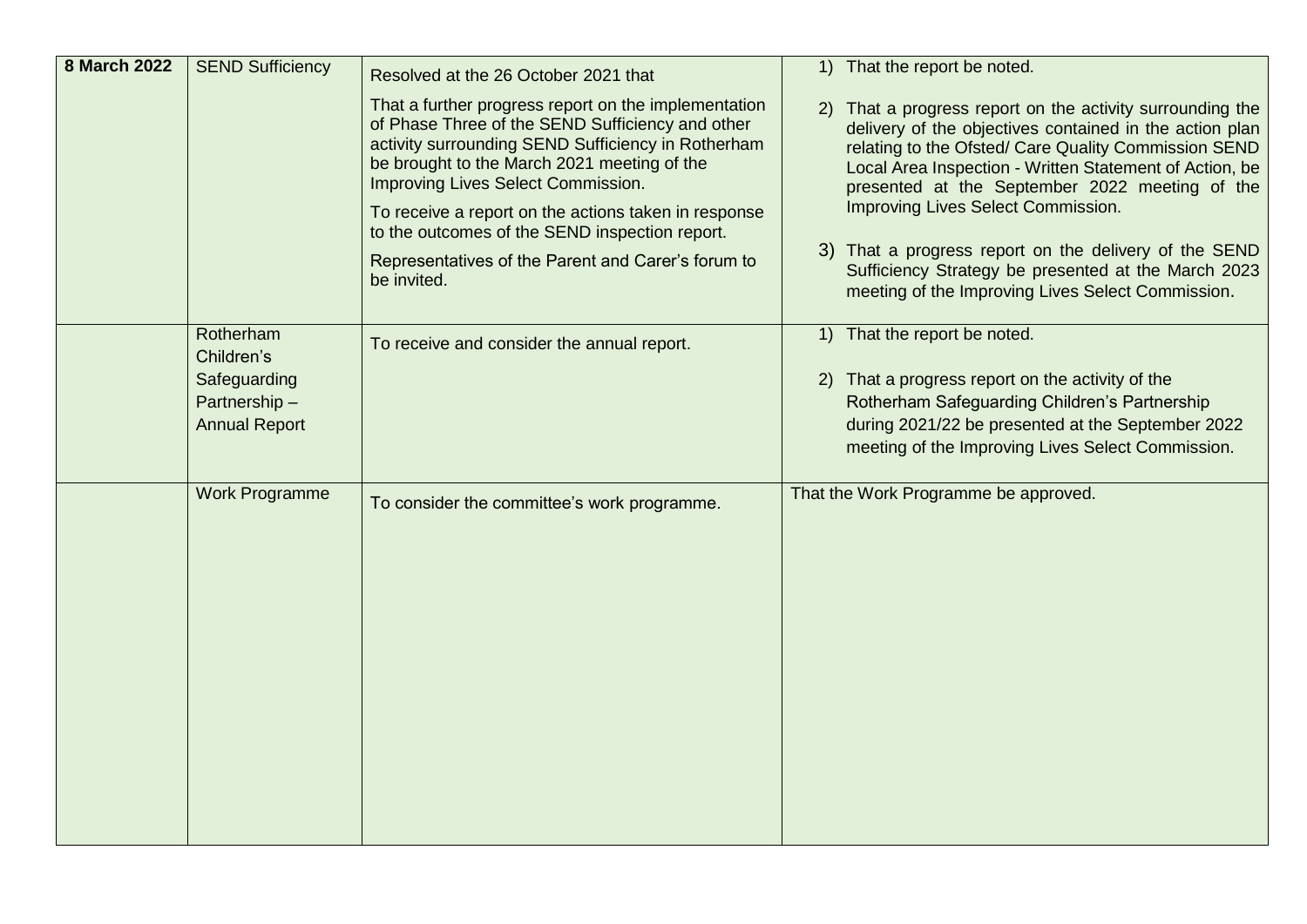| 3 May 2022 | <b>Adult Safeguarding</b>      | Resolved 5 October 2021:<br>That a further report regarding Adult Safeguarding,<br>with a focus on the approach and activity being carried<br>out in Rotherham, be brought to the April 2022<br>meeting of the Improving Lives Select Commission. |                                                                                              |
|------------|--------------------------------|---------------------------------------------------------------------------------------------------------------------------------------------------------------------------------------------------------------------------------------------------|----------------------------------------------------------------------------------------------|
|            | <b>YOT Improvement</b><br>Plan | Resolved at the September 2021 meeting to bring a<br>further report in 6 months' time.                                                                                                                                                            |                                                                                              |
|            | Work Programme                 | To consider the committee's work programme.                                                                                                                                                                                                       |                                                                                              |
|            | Project group<br>updates       | Project group updates                                                                                                                                                                                                                             | For the Chair/project group leads to provide an update on the<br>work of the project groups. |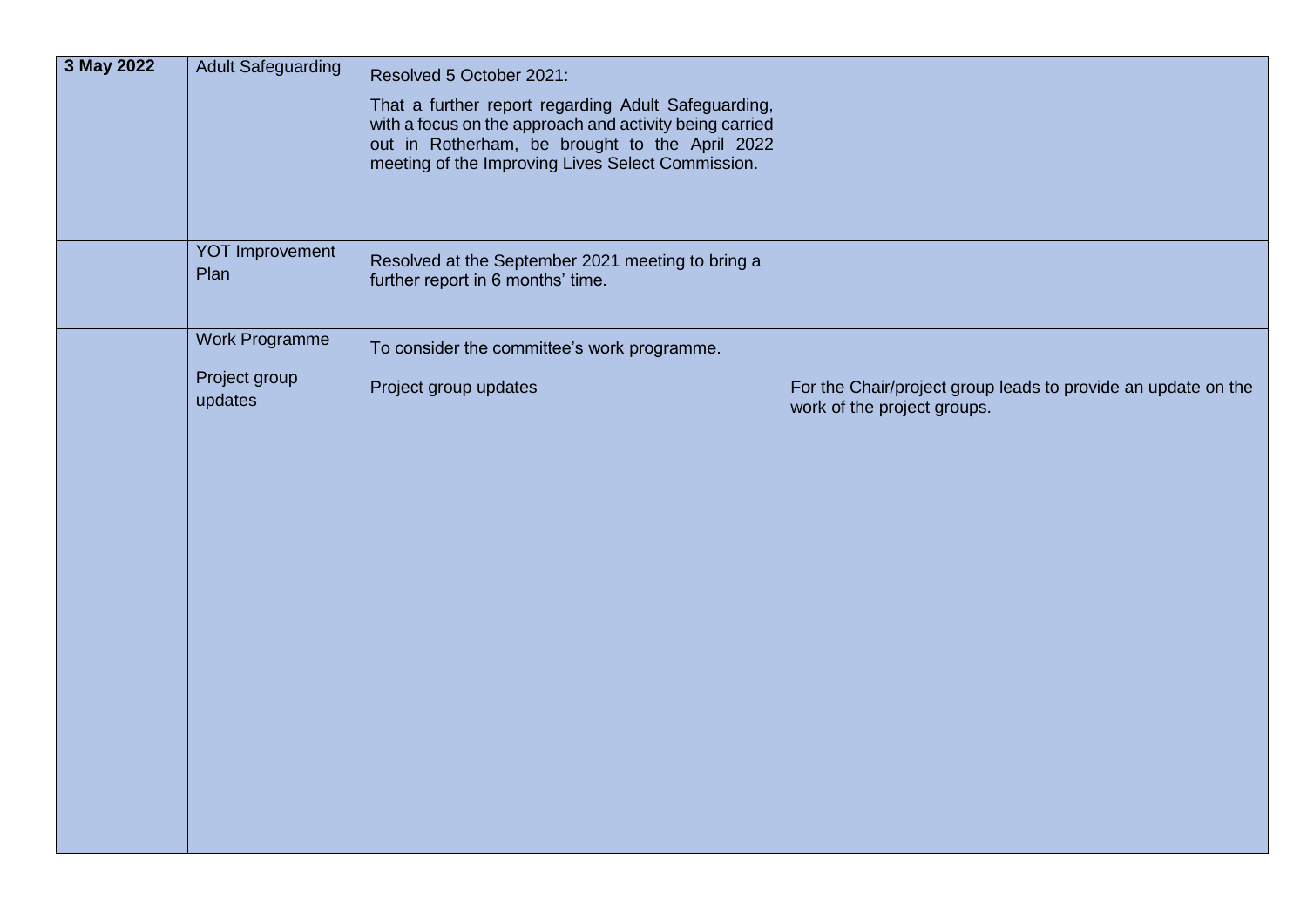| 14 June 2022 | End of year<br>performance report<br>on Child Exploitation | To review the Council's activity over the past year<br>with regard to Child Exploitation. |                                                                                              |
|--------------|------------------------------------------------------------|-------------------------------------------------------------------------------------------|----------------------------------------------------------------------------------------------|
|              | <b>Work Programme</b>                                      | Project group updates                                                                     | For the Chair/project group leads to provide an update on the<br>work of the project groups. |
|              | Project group<br>updates                                   | <b>ILSC Monitoring Report</b>                                                             | To monitor the progress of recommendations made by ILSC.                                     |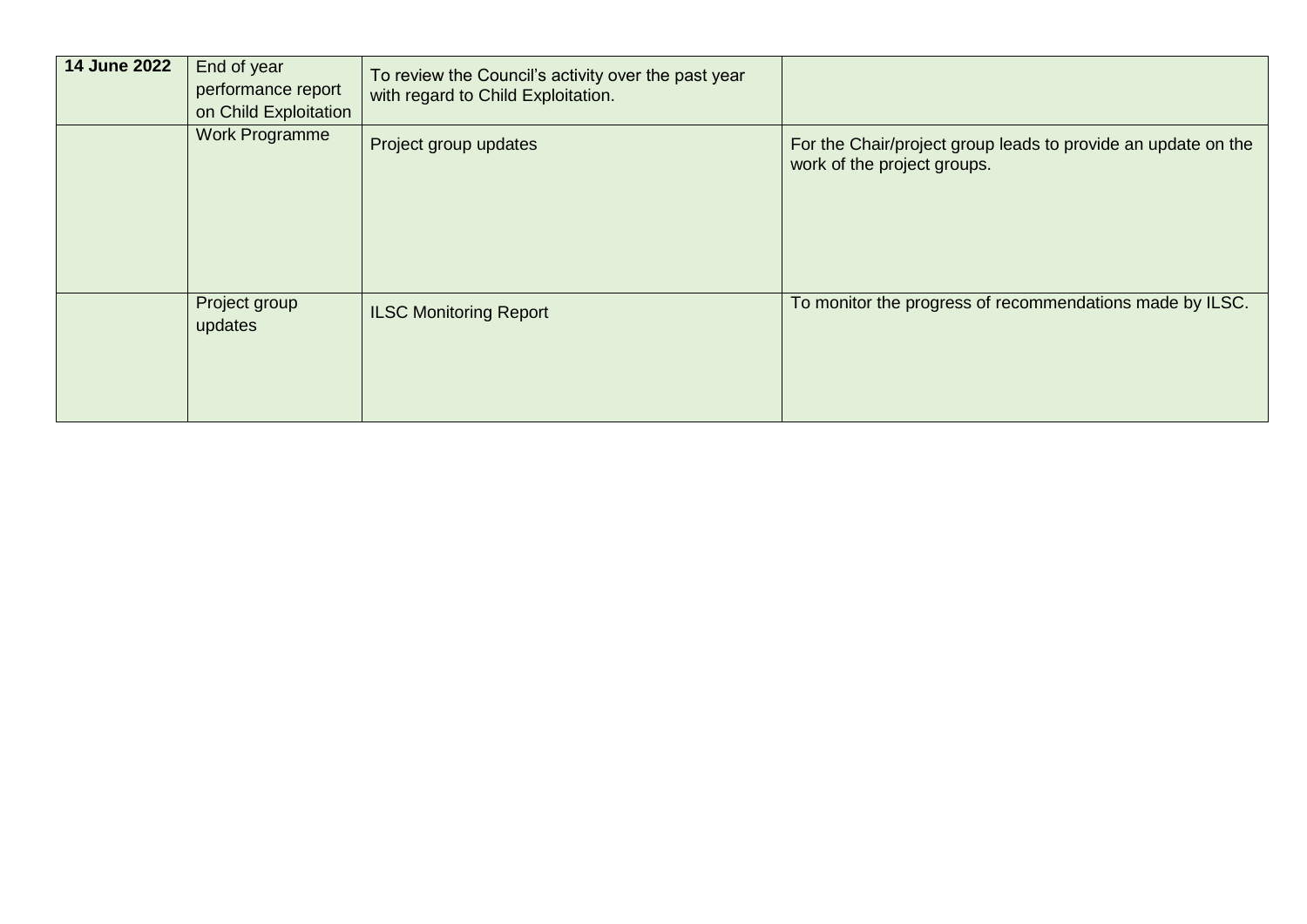| <b>Item</b>                                         | <b>Details</b>                                                                                                                                                                                                                                                                                                                                                                                                                                                                                                                                                                     | <b>Status</b>                                                                                                                                                                                               |
|-----------------------------------------------------|------------------------------------------------------------------------------------------------------------------------------------------------------------------------------------------------------------------------------------------------------------------------------------------------------------------------------------------------------------------------------------------------------------------------------------------------------------------------------------------------------------------------------------------------------------------------------------|-------------------------------------------------------------------------------------------------------------------------------------------------------------------------------------------------------------|
| <b>Support for Young Carers</b>                     | Raised as an area of interest by members following a                                                                                                                                                                                                                                                                                                                                                                                                                                                                                                                               | To be scheduled/considered for a sub-group                                                                                                                                                                  |
|                                                     | report on Carers at HSC.                                                                                                                                                                                                                                                                                                                                                                                                                                                                                                                                                           | project.                                                                                                                                                                                                    |
|                                                     |                                                                                                                                                                                                                                                                                                                                                                                                                                                                                                                                                                                    |                                                                                                                                                                                                             |
| Counter extremism in schools/ Radicalisation of     | Resolved in September 2019                                                                                                                                                                                                                                                                                                                                                                                                                                                                                                                                                         | To be scheduled                                                                                                                                                                                             |
| young people and extremism                          | That a report be submitted to this Commission as part                                                                                                                                                                                                                                                                                                                                                                                                                                                                                                                              |                                                                                                                                                                                                             |
|                                                     |                                                                                                                                                                                                                                                                                                                                                                                                                                                                                                                                                                                    |                                                                                                                                                                                                             |
|                                                     |                                                                                                                                                                                                                                                                                                                                                                                                                                                                                                                                                                                    |                                                                                                                                                                                                             |
|                                                     |                                                                                                                                                                                                                                                                                                                                                                                                                                                                                                                                                                                    |                                                                                                                                                                                                             |
|                                                     | programme.                                                                                                                                                                                                                                                                                                                                                                                                                                                                                                                                                                         |                                                                                                                                                                                                             |
|                                                     | That this update includes an evaluation of the work in                                                                                                                                                                                                                                                                                                                                                                                                                                                                                                                             |                                                                                                                                                                                                             |
|                                                     |                                                                                                                                                                                                                                                                                                                                                                                                                                                                                                                                                                                    |                                                                                                                                                                                                             |
|                                                     | carers.                                                                                                                                                                                                                                                                                                                                                                                                                                                                                                                                                                            |                                                                                                                                                                                                             |
|                                                     | Focus to be on work being done in schools.                                                                                                                                                                                                                                                                                                                                                                                                                                                                                                                                         |                                                                                                                                                                                                             |
|                                                     |                                                                                                                                                                                                                                                                                                                                                                                                                                                                                                                                                                                    |                                                                                                                                                                                                             |
|                                                     |                                                                                                                                                                                                                                                                                                                                                                                                                                                                                                                                                                                    |                                                                                                                                                                                                             |
|                                                     |                                                                                                                                                                                                                                                                                                                                                                                                                                                                                                                                                                                    |                                                                                                                                                                                                             |
| Youth Offending Team - Service Provision            | To look at the processes and journey that young people                                                                                                                                                                                                                                                                                                                                                                                                                                                                                                                             | Agreed September 2021 to provide a briefing                                                                                                                                                                 |
|                                                     |                                                                                                                                                                                                                                                                                                                                                                                                                                                                                                                                                                                    |                                                                                                                                                                                                             |
|                                                     |                                                                                                                                                                                                                                                                                                                                                                                                                                                                                                                                                                                    |                                                                                                                                                                                                             |
|                                                     |                                                                                                                                                                                                                                                                                                                                                                                                                                                                                                                                                                                    |                                                                                                                                                                                                             |
| Re-referrals and repeat child protection planning - | Resolved at June 2020 meeting to receive a progress                                                                                                                                                                                                                                                                                                                                                                                                                                                                                                                                | To be scheduled                                                                                                                                                                                             |
| Progress report                                     | report at December 2020 meeting.                                                                                                                                                                                                                                                                                                                                                                                                                                                                                                                                                   |                                                                                                                                                                                                             |
|                                                     |                                                                                                                                                                                                                                                                                                                                                                                                                                                                                                                                                                                    |                                                                                                                                                                                                             |
|                                                     |                                                                                                                                                                                                                                                                                                                                                                                                                                                                                                                                                                                    |                                                                                                                                                                                                             |
|                                                     |                                                                                                                                                                                                                                                                                                                                                                                                                                                                                                                                                                                    |                                                                                                                                                                                                             |
|                                                     |                                                                                                                                                                                                                                                                                                                                                                                                                                                                                                                                                                                    |                                                                                                                                                                                                             |
| <b>CYPS Directorate workforce strategy</b>          | of 2020/21 work programme outlining how the local<br>authority was meeting its Prevent duty.<br>That an update on its counter extremism work be<br>submitted to this Commission as part of 2020/21 work<br>schools and further details of the work with adults and<br>neighbourhoods and any specific work with parents and<br><b>Referred to ILSC from OSMB</b><br>go through who are accessing YOT services<br>Progress report<br>Nov 2020 - Rescheduled to March 2021<br>Feb 2021 – Chair deferred item as data on this was not<br>highlighting an areas of additional concern. | July 2021 - Chair and Vice Chair will be<br>receiving a briefing in order to consider the<br>focus of the subsequent report to the<br>committee.<br>for members.<br>Focus to be discussed before scheduling |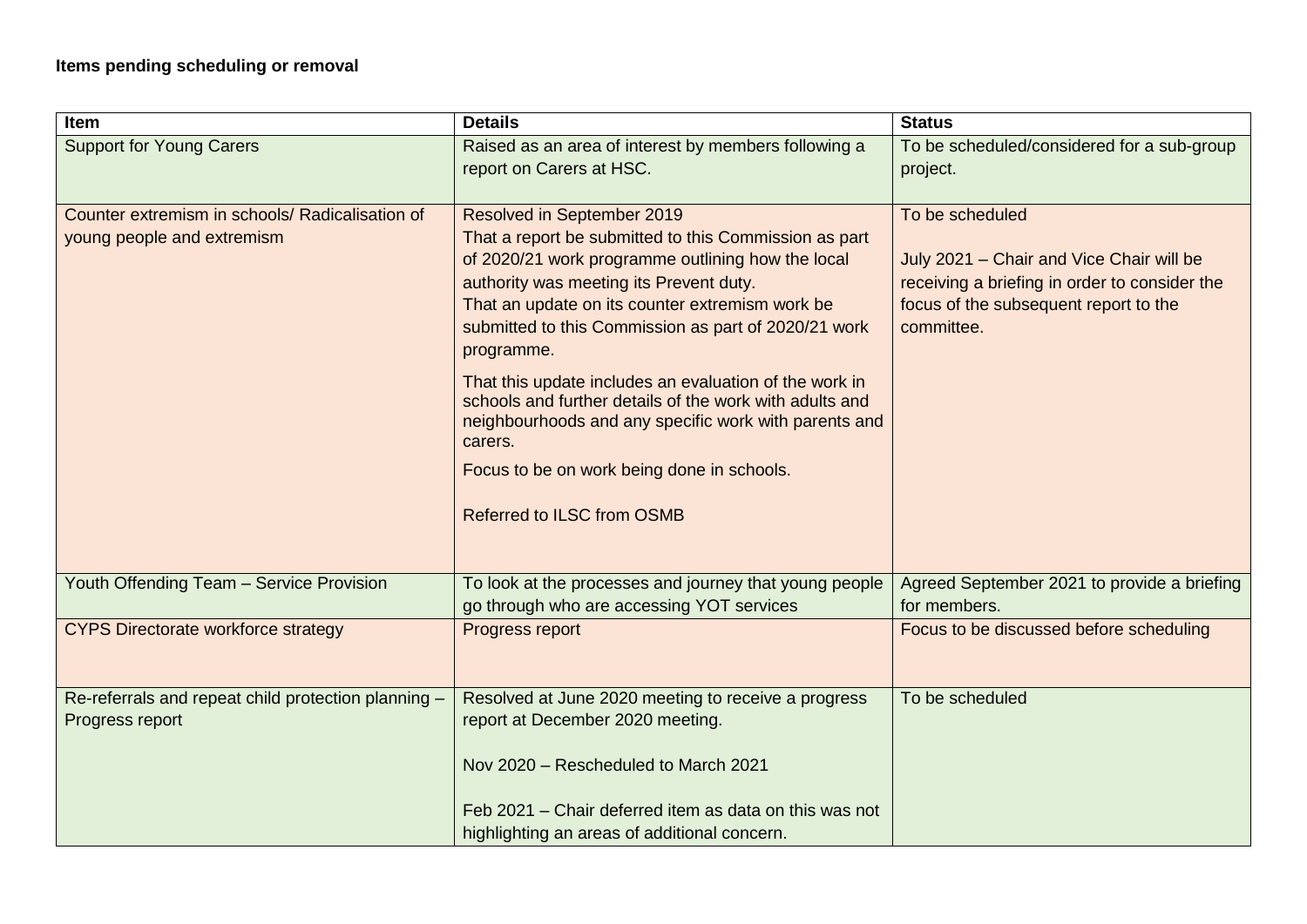| Mental Health and Digital Exclusion amongst<br>young people. | Resolved at December 2020 HSC "That the Improving<br>Lives Select Commission investigate young patients'<br>access to technology with a view to preventing their<br>digital exclusion from accessing mental health<br>services."                                                                                                                                                                                                                                                                                                          | To be scheduled |
|--------------------------------------------------------------|-------------------------------------------------------------------------------------------------------------------------------------------------------------------------------------------------------------------------------------------------------------------------------------------------------------------------------------------------------------------------------------------------------------------------------------------------------------------------------------------------------------------------------------------|-----------------|
| CYPS - High Needs Block Update and Recovery<br>Plan          | Scrutiny acknowledged that it was early days in the<br>recovery plan process with steps outlined to reduce the<br>deficit. Overall position.<br>OSMB had other updates on this particular issue and<br>other services within CYPS, but Chair confirmed<br>continuation at work planning meeting on 27 May 2020.<br>June 2021 – Strategic Director Children's and Young<br>Peoples Services/Assistant Director - Education/Chair<br>and Vice-Chair to meet to discuss focus of the report.<br>Moved from OSMB Work Programme December 2021 | To be scheduled |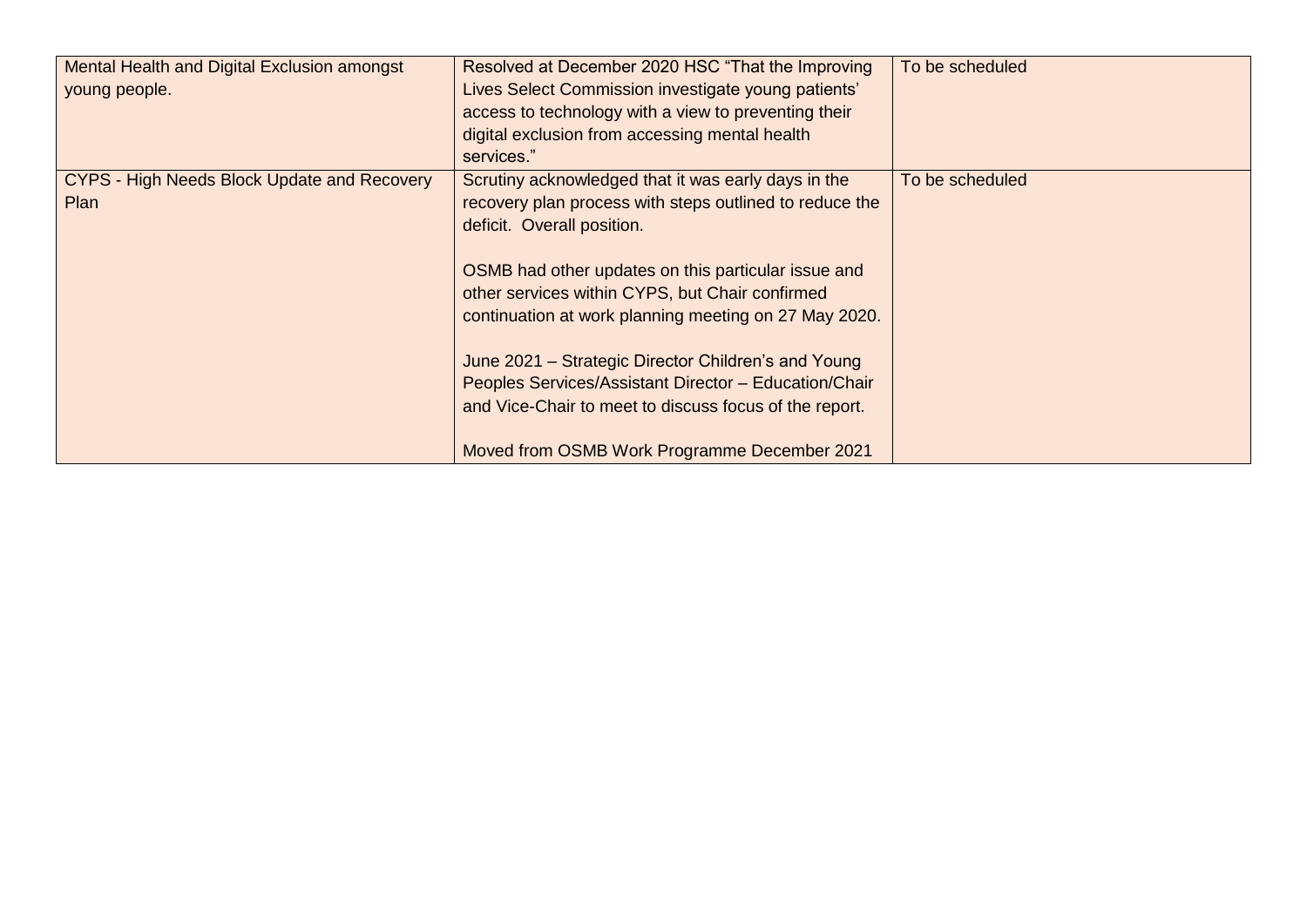| Item                                          | <b>Details</b>                                          | <b>Status</b>                                |
|-----------------------------------------------|---------------------------------------------------------|----------------------------------------------|
| Rotherham Adult Safeguarding Board -          | Resolved January 2022 to receive a report on            | To be scheduled for July 2022 meeting        |
| Performance against strategic priorities      | performance against strategic priorities.               |                                              |
| Post-CSE Support                              | To receive a report on the implementation of the ILSC   | To schedule for September 2022 meeting       |
|                                               | Report recommendations approved by Cabinet 14           |                                              |
|                                               | February                                                |                                              |
| <b>One Adoption South Yorkshire</b>           | Resolved September 2021 to bring a further report in    | To be scheduled for September 2022           |
|                                               | 12 months' time.                                        |                                              |
| Carers Strategy/Support for Carers            | Joint item with HSC                                     | To be considered at July 2022 HSC            |
|                                               |                                                         | meeting.                                     |
| <b>Adult Mental Health Services</b>           | Joint item with HSC                                     | To be considered as a joint item with HSC in |
|                                               |                                                         | 2022/23                                      |
| <b>Children's Mental Health Services</b>      | Joint item with HSC                                     | To be considered as a joint item with HSC in |
|                                               |                                                         | 2022/23                                      |
| <b>NHS Frailty Index</b>                      | Resolved January 2022 that it be recommended to the     | To be considered as a joint item with HSC in |
|                                               | Chair of the Health Select Commission that              | 2022/23                                      |
|                                               | consideration be given to carrying out a joint piece of |                                              |
|                                               | work on how the NHS Frailty Index is used by health     |                                              |
|                                               | services in Rotherham.                                  |                                              |
| Rotherham Safeguarding Children's Partnership | Resolved March 222 to receive a report on in-year       | To be scheduled for September 2022           |
|                                               | activity for the RSCP at the September 2022 meeting.    | meeting.                                     |
|                                               |                                                         |                                              |
|                                               | Focus to be on:                                         |                                              |
|                                               | The safely of vulnerable babies and young               |                                              |
|                                               | children.                                               |                                              |
|                                               | The Front Door strategy and how well it is              |                                              |
|                                               | serving residents.                                      |                                              |
|                                               | Operation Makesafe and the further work is              |                                              |
|                                               | being carried out with some hoteliers.                  |                                              |
|                                               | Cost of living crisis and its impact on                 |                                              |
|                                               | Safeguarding.                                           |                                              |
|                                               |                                                         |                                              |